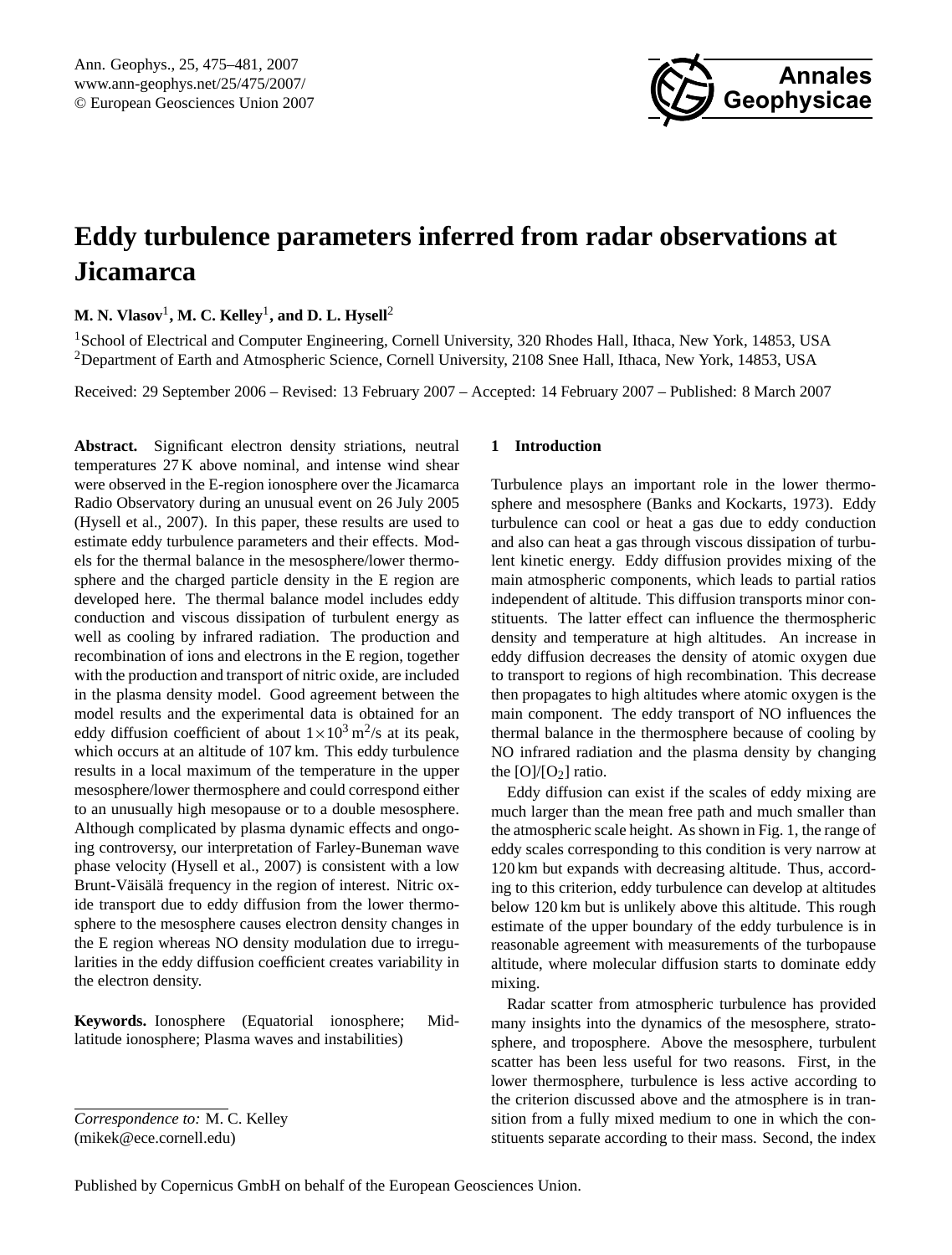

**Fig. 1.** Height distribution of the eddy scale maximum and minimum for eddy diffusion.

of refraction becomes dominated by the electron density in the collocated ionosphere such that plasma instabilities may mask the underlying turbulence of the medium. This is particularly true at the magnetic equator where one of the largest VHF radar systems operates: the Jicamarca 50 MHz radar. Here, the scatter between 95 and 120 km is very much dominated by plasma instabilities in the equatorial electrojet. However, the daytime equatorial ionosphere has been studied for decades, particularly with respect to these plasma instabilities, and theoretical bases exist to interpret these data in terms of the underlying winds and temperatures of the neutral atmosphere. We take advantage of these new insights here to study a very unusual data set that suggests a high level of turbulence between 100 and 110 km, suggesting either a very high mesopause or a double mesopause.

In the past few years new experimental approaches to studying the daytime equatorial electrojet have been developed that overcome many of the limitations imposed by plasma processes (see companion paper Hysell et al., 2007). These limitations include Faraday rotation measurements using the plasma waves as scatterers on an oblique path (Hysell and Chau, 2002; Shume et al., 2005b); an improved ability to image plasma structures in the unstable region with interferometric methods (Hysell and Chau, 2006); an inversion technique to deduce neutral winds from the Doppler shift of oblique plasma waves (Shume et al., 2005a); identification of the Doppler shift of "150 km echoes" with  $E \times B$  drifts due to the zonal electric field (Kudeki and Fawcett, 1993); and establishment of a new AMISR prototype radar at 430 MHz at Jicamarca (Cuevas et al.,  $2007<sup>1</sup>$  $2007<sup>1</sup>$  $2007<sup>1</sup>$ ). Hysell et al. (2007) reported the first combined results using these systems. Some of these results were surprising, including the topic discussed in more detail in this paper.

The primary result of interest here is reproduced in Fig. 2. Instead of a smooth E-region plasma density profile, the Faraday rotation data indicate a very patchy E region even in the face of daytime production, which should seemingly destroy any depleted regions. The data indicate layers separated by 3–5 km in altitude and 90 min. in time, which propagated slowly downward with a period of about 90 min. Several observations discussed by Hysell et al. (2007) have led to the idea explored here that the 100–110 km region was subject to a neutral atmosphere instability which, we argue, can yield neutral atmospheric heating and plasma layering.

- 1. Measurements of the ion acoustic speed at two different radar frequencies indicate a temperature of 210 degrees at 102 km, higher than the MSIS-E-90 model predicts (Hedin, 1991).
- 2. The inversion method for neutral winds shows a large scale, long-period wind field with an associated velocity shear of 30 m/s per km.
- 3. The downward phase progression in the plasma density and its periodicity indicate upward energy propagation in a gravity wave mode.

The goal of this paper is to describe the observed temperature enhancement in the upper mesosphere and the disturbance of electron density in the E region using a one-dimensional model with eddy heating and conductivity, chemical and UV heating, and radiative cooling. Finally, the parameters of the eddy diffusion coefficient required to produce the observed changes are inferred.

# **2 Instability of the neutral atmosphere**

Three neutral instability mechanisms have been proposed for the mesosphere. Convective instability occurs when the square of the Brunt-Väisälä frequency,  $\omega_B^2$ , is negative, requiring a temperature gradient more negative than −9.5 degrees/km. Observation 1 above suggests that a negative temperature gradient existed but may not correspond to convective instability.

The second mechanism is the Kelvin-Helmholtz instability (KHI), which occurs when the Richardson number is less than  $\frac{1}{4}$ . This parameter is given by expressions

$$
R_i = \frac{\omega_B^2}{(dU/dz)^2} \tag{1}
$$

and

$$
\omega_B^2 = \frac{g}{T} \left( \frac{dT}{dz} + \frac{g}{C_p} \right) ,\qquad (2)
$$

<span id="page-1-0"></span><sup>&</sup>lt;sup>1</sup> Cuevas, R., Kelley, M. C., Chau, J. L., and Heinselman, C.: The seven–panel advanced modular scatter radar at the Jicamarca Radio Observatory: System overview and initial results, J. Geophys. Res., submitted, 2007.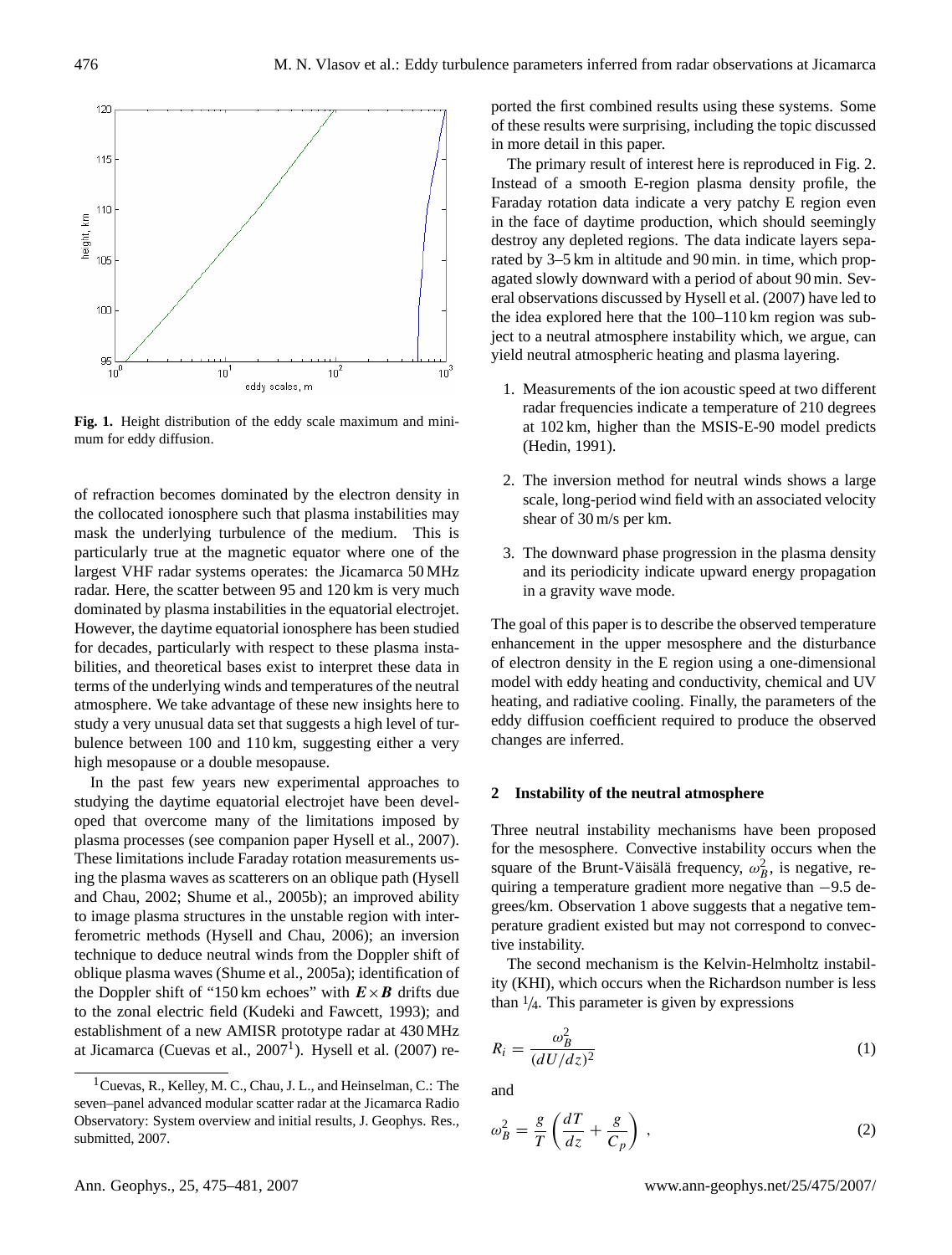

Tue Jul 26 16:31:27 2005

**Fig. 2.** Electron density measured by radar (color plot).

where  $U$  is the horizontal wind velocity,  $g$  is the gravitational acceleration,  $C_p$  is the specific heat at constant pressure, and  $T$  is the temperature. The term in the denominator of Eq. (1) is the square of the wind shear. For the temperature gradient we conservatively use the MSIS-E-90 model, which yields  $\omega_B^2 = 4.5 \times 10^{-4} \text{ s}^{-2}$  at 95 km. Instability occurs for wind shears greater than 45 m/s per km. The data reported by Hysell et al. (2007) for the case considered here show that the shear is 30 m/s per km between 95 and 102 km. This shear value is not out of the ordinary. Larsen (2002) reported that the average shear between 100 and 110 km is in the range of 20–30 m/s per km. Thus, the regions of low convective stability are close to being KHI unstable. It is easy to see in this case that the background wind shear, which is roughly semi-diurnal in character, is dynamically unstable to the parameter variations due to passing gravity waves and was in this high shear condition for many hours.

A third mechanism is the turning point instability first discussed in the atmospheric boundary layer (Brown, 1970, 1980) and first introduced to the mesospheric domain by Larsen et al. (2004). In this case a region of low stability in the presence of a shear with an inflection point will create a long-period (e.g., 60–90 min.) overturning of the layer with vertical scales in the mesosphere of 2–3 km. This process, in conjunction with the KHI, may be responsible for the turbulence we need to explain the data.

#### **3 Analysis of the effects of turbulence**

The turbopause is a statistical concept with an average altitude thought to be in the range around 100–110 km. However, near the statistical turbopause, at any given time there can be regions of high eddy diffusion above regions with no mixing. This is demonstrated by the appearance of long-lived meteor trails, as presented by Kelley et al. (2003). This variability may be associated with the phase of tides or gravity waves propagating through the region, which seems to be the case for the event discussed here.

We argue below that both the temperature increase indicated by the ion acoustic speed and the structure in the electron density in this event may well be related to neutral gas instability as outlined above. It is well known that a temperature enhancement can be caused by dissipation of turbulent energy (Gordiets et al., 1982). The eddy diffusion associated with the turbulence can in turn strongly influence the nitric oxide profile due to the very long chemical lifetime of the species. In turn, the striations can result from localized turbulent transport of this minor constituent, since nitric oxide influences ion composition and electron density in the E region.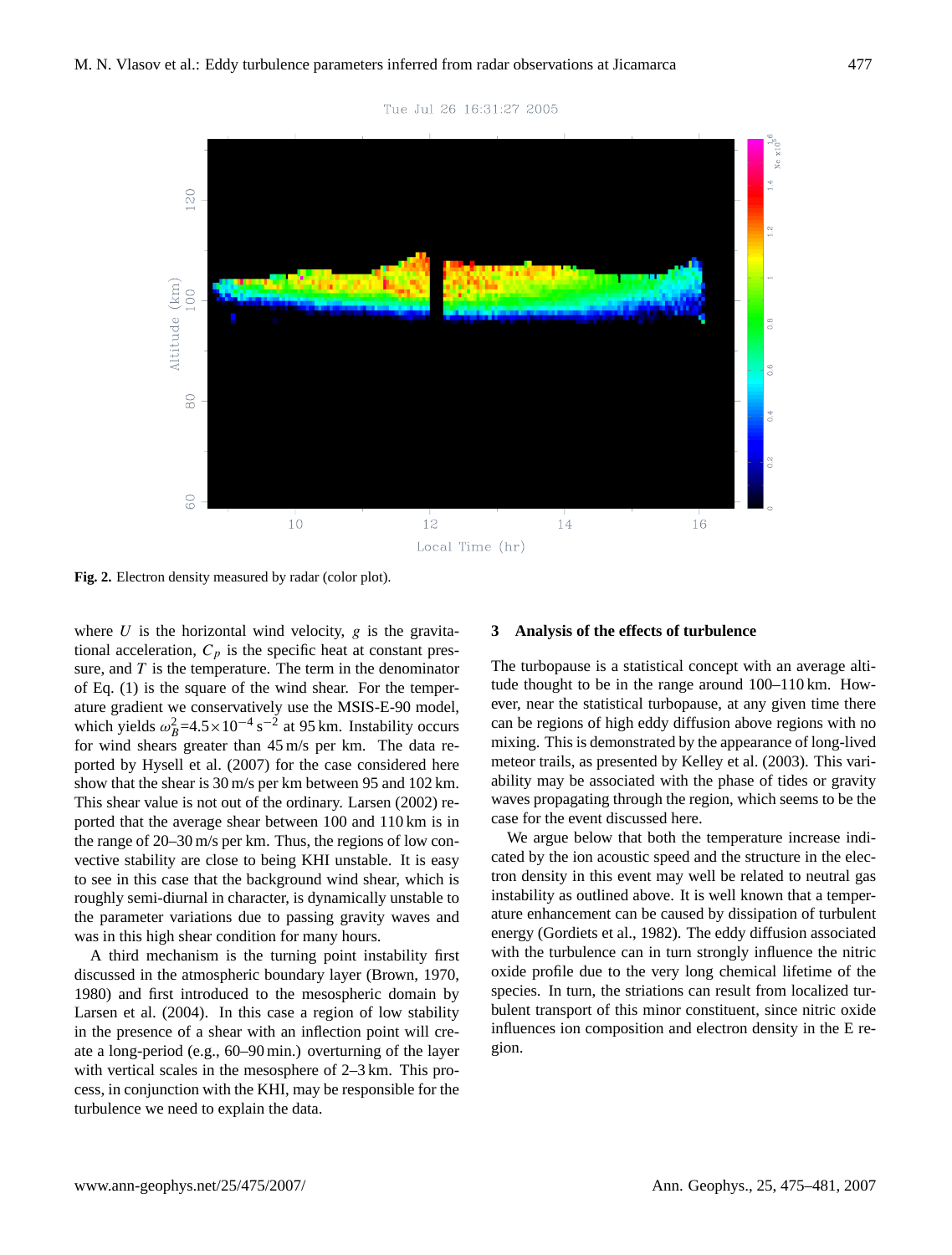

**Fig. 3.** Height profiles of the neutral temperature: the background profile given by the MSIS-E-90 model (dashed curve) and the profile calculated by the model (solid curve).

3.1 Consistency of temperature and turbulence characteristics indicated by radar data with the theory of turbulent heating

Let us first consider a connection between the temperature enhancement, the turbulent energy dissipation, and the associated eddy diffusion. The eddy diffusion coefficient  $K_{ed}$ may be couched as a physical analog of the molecular diffusion coefficient (Hocking, 1987). The latter is given by the formula

$$
D = \kappa T / m v,\tag{3}
$$

where  $\kappa$  is the Boltzmann constant, T is the temperature, m is the atomic mass, and  $\nu$  is the collision frequency. Using the turbulent energy per mass dissipated during the vertical relaxation time of an air parcel,

$$
E = \varepsilon / \omega_B,\tag{4}
$$

instead of the thermal energy per mass, and buoyancy frequency  $\omega_B$  instead of the collision frequency, it is possible to derive a formula for the eddy diffusion coefficient,

$$
K_{ed} = C\varepsilon/\omega_B^2,\tag{5}
$$

where  $\varepsilon$  is the turbulent energy dissipation rate and C is a constant of order unity, generally taken to be between 0.2 and 1.

At mesospheric heights  $g/C_p=9.5$  K/km and, as mentioned above, convective instability occurs for temperature gradients more negative in absolute value than this number. The nominal height profile of the temperature given by the MSIS-E-90 model is shown in Fig. 3, which has a minimum (the mesopause) at altitudes at or below 100 km, a sharp increase in the temperature above the mesopause, and a small negative gradient below the mesopause. This profile has a

stable mesosphere and lower thermosphere ( $\omega_B^2$ >0). The observations show a temperature peak of 210 K at the altitude of 102 km. According to Vlasov and Korobeynikova (1991), a temperature peak at any height in the upper mesosphere can be produced by dissipation of the turbulent energy if the eddy diffusion coefficient is larger than  $6 \times 10^2$  m<sup>2</sup> s<sup>-1</sup> at the  $K_{ea}$ peak. The altitude of the  $K_{ed}$  peak should be higher than the altitude of the temperature peak. This means that, in our case, the altitude of the  $K_{ed}$  peak must be near 110 km, which in turn means that the mesopause was higher than usual or that a double mesopause occurred on this day, which is a fairly common occurrence. In any case the observations suggest a strong disturbance of the mesosphere.

Figure 3. Height profiles of the neutral temperature: the background profile given by the  $\frac{1}{\alpha}$ With such a high temperature there is most likely a steep gradient (lapse rate) in the temperature at altitudes above 102 km, and the buoyancy frequency squared may be very small. This implies an increase in the eddy diffusion coefficient according to Eq. (5). The heating rate due to the dissipation of turbulent energy is given by the relation (Gordiets et al., 1982):

$$
Q_{edH} = \varepsilon \rho = K_{ed} \rho \omega_B^2 / (\alpha_i R_i), \qquad (6)
$$

where  $\rho$  is the neutral density and  $\alpha_i=0.3$ . The divergence of the zonal neutral wind inferred from the measurements of the Doppler shifts during the event was as high as 30 m/s per km over a time period indicative of a diurnal tide (Hysell et al., 2007). For such long time scales we consider the time-independent equation of the thermal balance in the mesosphere, which can be written as

$$
\frac{\partial}{\partial z} \left[ K_{ed} C_p \rho \left( \frac{\partial T}{\partial z} + \frac{g}{C_p} \right) \right] = Q_{ch} + K_{ed} \rho \frac{g}{T R_i \alpha_i} \n\left( \frac{\partial T}{\partial z} + \frac{g}{C_p} \right) - L_{IR}, \quad (7)
$$

bands of  $CO<sub>2</sub>$  is the main sink of energy in the mesosphere. where  $Q_{ch}$  is heating due to chemical reactions and  $L_{IR}$ is cooling by infrared radiation. Infrared radiation in 15  $\mu$ - $K_{ed}$  is assumed to be equal to the eddy heat conductivity. We use the approximation of the eddy coefficient given by Shimazaki (1971):

$$
K_{ed}(z) = K_{ed}^{0} \exp[S_1(z - z_m)] + (K_{ed}^m - K_{ed}^0)
$$
  
 
$$
\exp[-S_2(z - z_m)^2] \qquad z \le z_m,
$$
 (8)

$$
K_{ed}(z) = K_{ed}^{m} \exp[-S_3(z - z_m)^2] \qquad z > z_m,
$$
 (9)

where  $K_{ed}^{m}$  and  $K_{ed}^{0}$  are the eddy diffusion coefficients at the altitude of the peak,  $z_m$ , and at the low boundary, respectively,  $S_1$ ,  $S_2$ , and  $S_3$  are free parameters. The numerical solution of Eq. (7) facilitates estimating the eddy diffusion coefficient corresponding to the observed temperature peak. The  $K_{ed}$  height profile is shown in Fig. 4 and the temperature height profile calculated by the model is shown in Fig. 3. The  $K_{ed}^{m}$  maximum value is  $1 \times 10^{3}$  m<sup>2</sup>/s. This maximum value is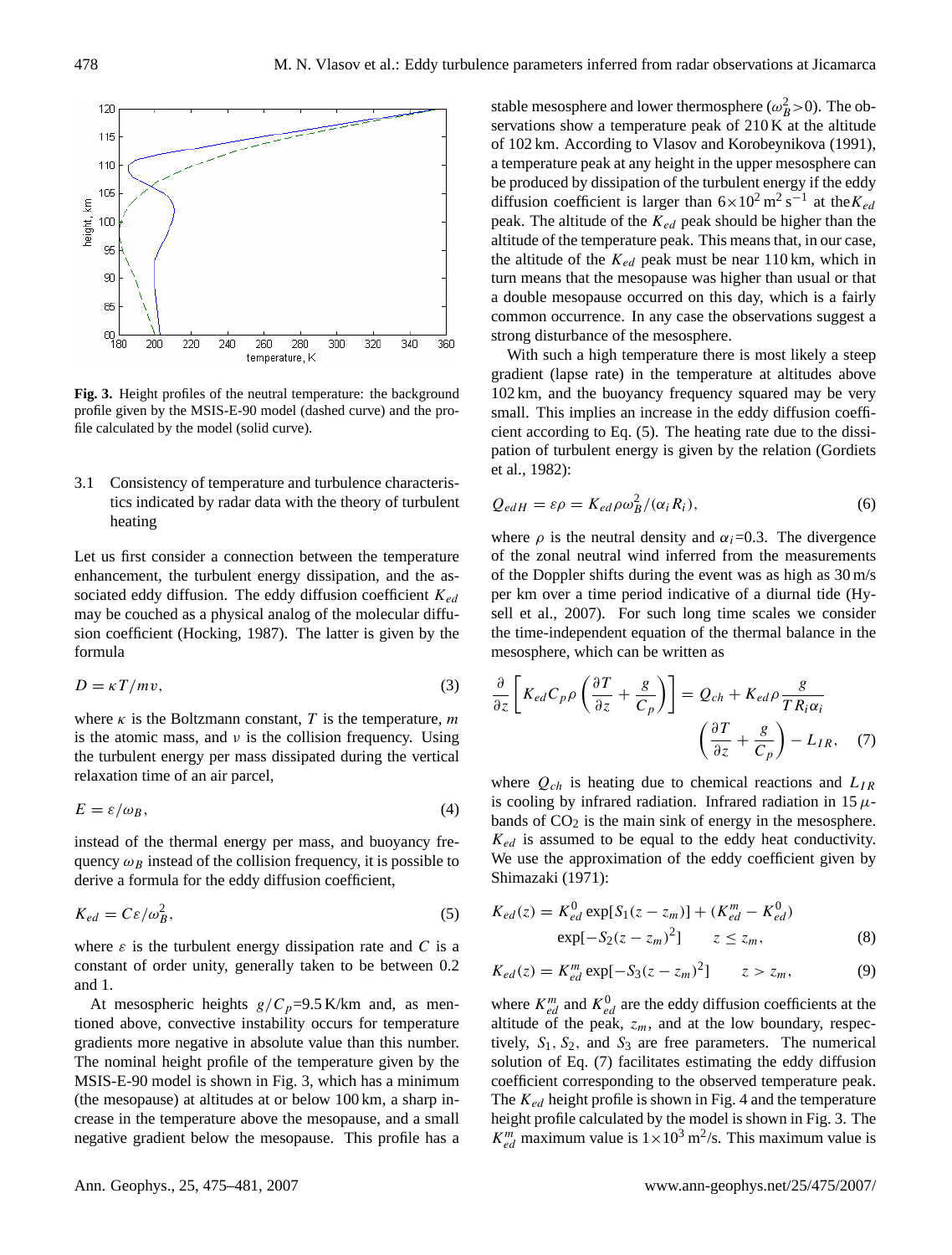comparable to the value deduced from the meteor trail expansion near 95 km (Kelley et al., 2003). The gradient of the eddy diffusion coefficient below the peak is determined by parameters  $S_1$  and  $S_2$ . The normal values of these parameters,  $S_1$ =0.07 km<sup>-1</sup> and  $S_2$ =0.03 km<sup>-2</sup>, are used. The  $S_3$  value, found to be  $0.05 \text{ km}^{-2}$ , influences the peak of the temperature in the mesosphere. According to our calculations, eddy turbulence with these parameters can provide the observed enhancement of the temperature in the mesosphere.

### 3.2 Relationship between turbulent transport and plasma density structures

We now turn to considering the impact of turbulence on the nitric oxide and plasma density profiles. The principal source of nitric oxide in the lower thermosphere is the chemical reaction between excited atomic nitrogen and molecular oxygen,

$$
N(^{2}D) + O_{2} \rightarrow NO + O. \qquad (10)
$$

There is another loss mechanism for excited atomic nitrogen, namely, the deactivation reaction with atomic oxygen given by

$$
N(^{2}D) + O \to N(^{+}S) + O.
$$
 (11)

Both reactions are fast, and the  $N(^2D)$  density is thus very sensitive to the  $[O]/[O_2]$  ratio.

Note that Reaction (10) is negligible in the balance of atomic oxygen. It is well known that an increase in the eddy diffusion induces a decrease in the atomic oxygen density due to transport of atomic oxygen to low altitudes where three-body recombination of O atoms is very effective. The eddy diffusion coefficient estimated above can induce a significant decrease in [O] and thus an increase in the NO production rate due to Reaction (10). At the same time this eddy diffusion provides a transport mechanism for nitric oxide flux from the lower thermosphere to the mesosphere.

We now consider the photochemistry of the E region in detail. Ionization of molecular oxygen by solar radiation is the main source of charged particles in this region. The ionization rate of  $N_2$  does not exceed 10% of the  $O_2$  ionization rate. The  $N_2^+$  reactions with atomic and molecular oxygen are very fast, and these ions are transformed into  $O_2^+$  and  $NO^+$  ions before their recombination. Thus, the small ionization rate of N<sub>2</sub> and the effective loss of N<sub>2</sub><sup>+</sup> make the N<sub>2</sub><sup>+</sup> density negligible. The resulting  $O_2^+$  and  $\text{NO}^+$  ions dominate the ion composition in the E region. The main source of  $NO<sup>+</sup>$  is the reaction

$$
O_2^+ + NO \rightarrow NO^+ + O. \tag{12}
$$

The  $O_2^+$  loss due to this reaction can be more important than dissociative recombination if the NO density is higher than  $3 \times 10^7$  cm<sup>-3</sup>. Taking into account the processes discussed



 $s$ ion coefficient (curve 3). **Fig. 4.** Height profiles of eddy diffusion coefficients corresponding to the observed temperature enhancement (curve 1), the observed disturbances of electron density (curve 2), and the molecular diffu-

above, the formulas for the ion and electron densities in the E region are given by

$$
[O_2^+] = \frac{q_{O_2^+} + k q_{N_2^+}}{\alpha_{O_2^+}^8 N_e + \gamma_1 [NO]},
$$
\n(13)

$$
[NO^+] = \frac{(1 - \kappa)q_{N_2^+} + [O_2^+] \gamma_1 [NO]}{\alpha_{NO^+}^* N_e},\tag{14}
$$

$$
N_e = [O_2^+] + [NO^+],\tag{15}
$$

where k is a portion of the  $O_2^+$  production from the  $N_2$  ionization rate,  $q_{\text{O}_2^+}$  and  $q_{\text{N}_2^+}$  are the ionization rates of  $\text{O}_2$  and  $\text{N}_2$ , respectively,  $\gamma_1$  is the rate coefficient of Reaction (10), and  $\alpha_c^*$  $\int_{O_7^+}^{\infty}$  and  $\alpha_{\text{NO}^+}^*$  are dissociative recombination coefficients for the  $O_2^+$  and NO<sup>+</sup> ions. Using these formulas, we obtain an equation for the electron density:

$$
\alpha_{\text{O}_2^+}^* \alpha_{\text{NO}^+}^* N_e^3 + \alpha_{\text{NO}^+}^* \gamma_1 [\text{NO}] N_e^2 - \left[ (q_{\text{O}_2^+} + \kappa q_{\text{N}_2^+}) \alpha_{\text{NO}^+}^* + (1 - \kappa) q_{\text{N}_2^+} \alpha_{\text{O}_2^+}^* \right] N_e - (q_{\text{O}_2^+} + q_{\text{N}_2^+}) \gamma_1 [\text{NO}] = 0. \tag{16}
$$

For this day there is good agreement between the measured mean electron density (Hysell et al., 2007) and the density calculated by the IRI model (Bilitza, 2001). This agreement supports using the ion composition and electron density given by the IRI model to estimate ionization rates. These ionization rates can be used in Eq. (16) because the observed striations and temperature enhancement do not have any apparent relationship to changes in solar radiation. The electron densities calculated by Eq. (16), using different densities of NO and recombination coefficients corresponding to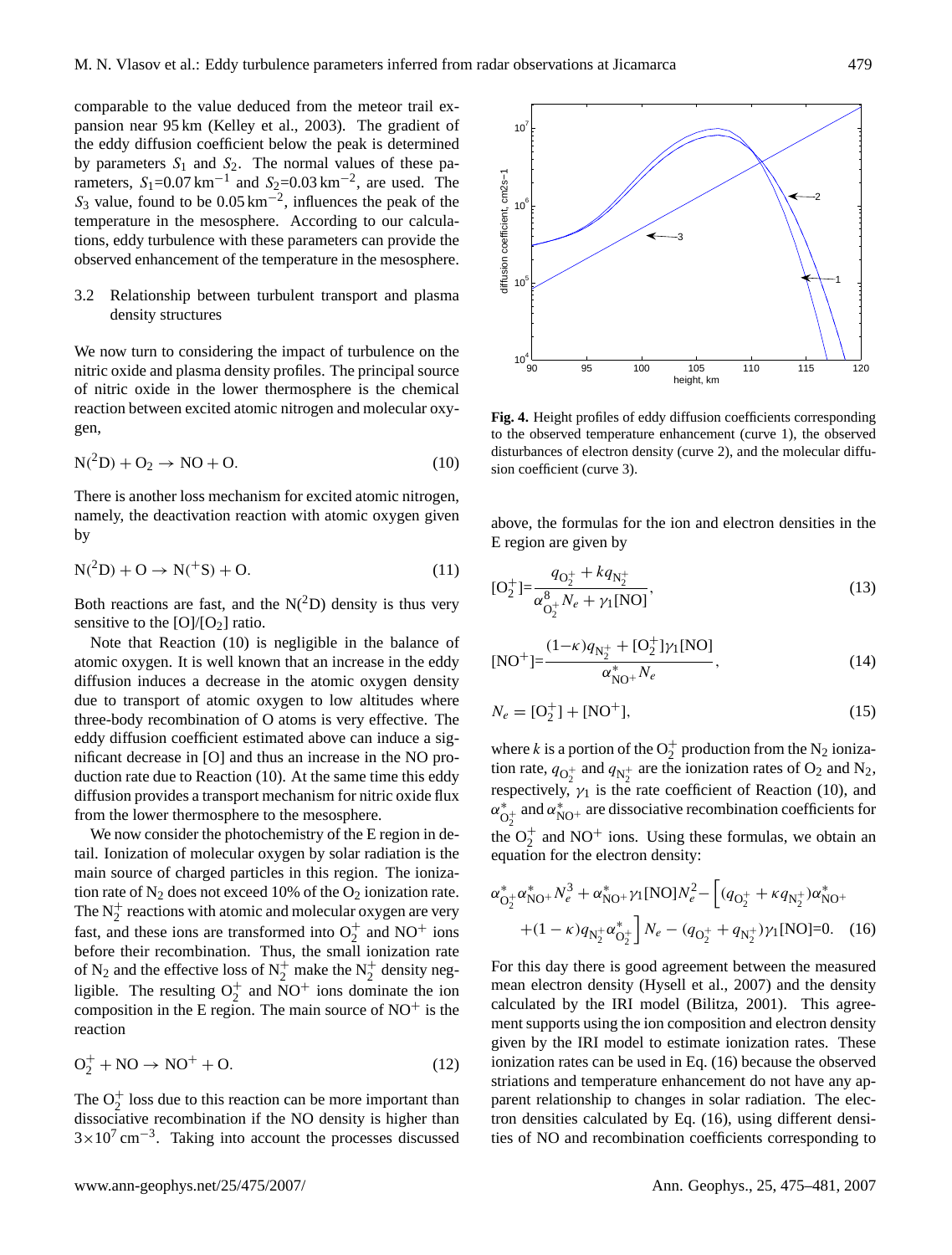the measured temperature, indicate that an increase by a factor of 1.4 in the NO density induces an electron density decrease of 20%. This electron density fluctuation is in agreement with the observed striations shown in Fig. 2. Our model shows that the enhancement of NO can result from eddy diffusion with  $K_{ed}^{m}=8.7\times10^{2} \text{ m}^{2}/\text{s}$ . This enhancement can be modulated by fluctuations of the eddy turbulence associated with gravity wave modulation of the Richardson number; this modulation induces the electron density fluctuations. Eddy diffusion coefficient modulation has been observed by Zimmerman and Murphy (1977) and by Kelley et al. (2003).

According to Vlasov and Davydov (1991), the interaction between eddy and molecular diffusion, together with photochemical processes, can induce a splitting of the atomic oxygen height profile. This splitting is reflected in the NO height profile due to Reaction (10). Note that the striations decrease with decreasing altitude and that the NO density decreases sharply with decreasing altitude as well. Also, the strongest striations are observed around noon when the NO density is at a maximum.

There are small differences between the eddy diffusion coefficient inferred from the temperature enhancement and the coefficient inferred from the NO enhancement (see Fig. 4). The  $K_{ed}^{m}$  value corresponding to the temperature enhancement is larger by a factor of 1.2 than the  $K_{ed}^{m}$  value corresponding to the NO enhancement. Also, the gradient of the eddy diffusion coefficient above the peak for the temperature enhancement is steeper than the gradient for the NO enhancement. The main cause of these differences is an uncertainty in the model for the thermal balance since there are feedbacks between the eddy diffusion and the radiative cooling. It is very difficult to obtain a self-consistent solution for this problem. There are also significant uncertainties for both the  $R_i$  value and the rate coefficient for the reaction of vibrationally excited  $CO<sub>2</sub>$  with atomic oxygen. The impact of this rate coefficient on radiative cooling is very complicated. We think that the difference between the calculated values is in reasonable agreement with the accuracy of the thermal balance modeling.

A very unusual temperature profile measured by the Starfire sodium resonance lidar was presented by Kelley et al. (2003). The profile has the temperature peak at 89 km and a mesopause at 100 km. The temperature enhancement in the peak was 36 K, and several regions of convective and dynamic instability were found. According to our model, a  $K_{ed}^m$ value larger than  $1 \times 10^3$  m<sup>2</sup>/s may be needed to provide the temperature enhancement observed at altitudes below 90 km. This level of eddy diffusion is in agreement with the observed expansion of long-lived Leonid meteor trails seen during that same event.

#### **4 Conclusions**

New instrumentation and data analysis techniques at the Jicamarca Radio Observatory were used to study the equatorial ionosphere and lower thermosphere during several days in 2005. On one of these days, a remarkable variability in the plasma density profiles was observed in the height range from 100–108 km. In addition, measurements of the acoustic speed of plasma waves indicated a temperature that is nearly 27 K above nominal. Furthermore, wind variations deduced from multiple beam experiments indicate a long-lasting intense shear. Taken together, these data suggest regions of long-lasting turbulence organized by the combination of a tidal mode and a gravity wave with a period of 90 min. Modeling the observed mesospheric temperature enhancement requires an eddy diffusion coefficient of  $9.7 \times 10^2$  m<sup>2</sup>/s with an altitude peak of 107 km. The corresponding turbulent heating and cooling creates a temperature peak in the upper mesosphere and a mesopause at 109 km altitude. This is either a change in the mesopause or a double mesopause.

In turn, the NO transport due to eddy diffusion from the lower thermosphere to the mesosphere is the likely source of change in the electron density in the E region. A small difference exists between the height distribution of the eddy diffusion coefficient corresponding to both the observed temperature and the NO density. This difference is still within the accuracy limits of the two models used here. The passage of gravity waves may create irregularities in the eddy diffusion height distribution with scales of a few kilometers. This distribution agrees with observations of vertical structure in the plasma density. We also associate these features with eddy transport of atomic oxygen and a corresponding variability in NO density which, in turn, leads to the observed plasma ion recombination and striations.

A similar evolution of a shear flow region was reported using radar and balloon data from the upper troposphere (Kelley et al., 2005). In this case, shear was disrupted over many hours by localized instabilities due to gravity waves. Patches of turbulence within the sheared flow with small Brunt-Väisälä frequencies (i.e., at the threshold for convective instability) were created. Such a process may be occurring in the current data set.

*Acknowledgements.* Work at Cornell University was supported by the Air Force Office of Scientific Research under grant FA9550- 05-0160 and by the Atmospheric Science Section of the National Science Foundation under grant ATM-0000196.

Topical Editor M. Pinnock thanks one referee for her/his help in evaluating this paper.

#### **References**

- Banks, P. M. and Kockarts, G.: Aeronomy, Part A, Academic Press, San Diego, Calif., 1973.
- Bilitza, D.: International reference ionosphere, Radio Sci., 36, 261– 275, 2001.